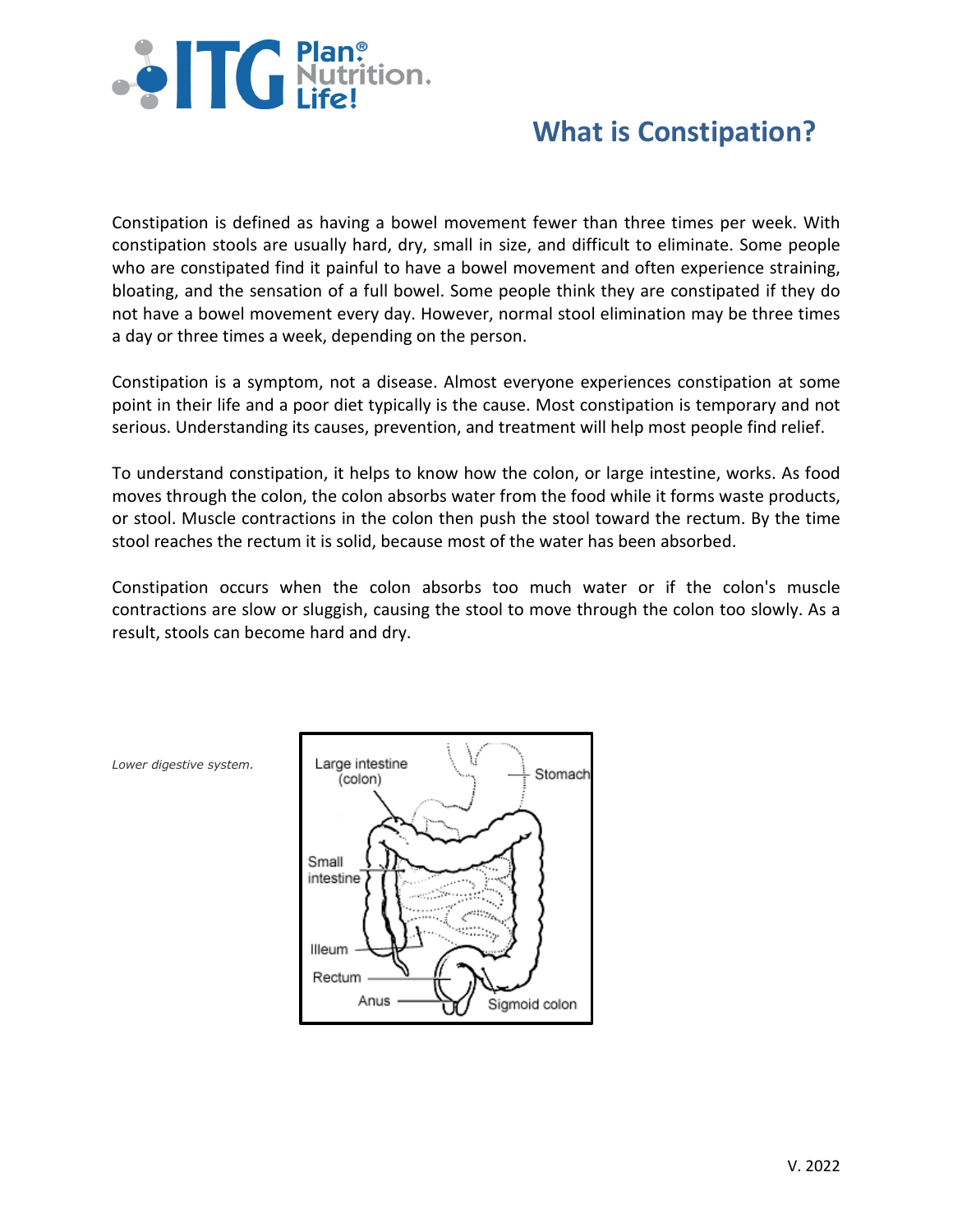# **SETC** Plan.

# **What causes constipation?**

## **[Inadequate Diet](http://www.senokot.com/constipation/causes.aspx)**

Often constipation is simply the result of "not enough": not drinking enough fluids, not including enough fiber in our diet. Other times, constipation is the result of just "too much": too much intake of unhealthy or processed foods.

### **Wedication**

Many people are unaware that constipation is also associated with many prescription and over-the-counter drugs (See list below).

### **[Ignoring Bowel Movements](http://www.senokot.com/constipation/causes.aspx)**

Ignoring the urge to move your bowels - perhaps because it's inconvenient at that particular moment, or you're not at home - is another common cause of constipation. Children often ignore the urge to go to the bathroom because they are busy playing or in an unfamiliar setting. What happens when you ignore the signal to go to the toilet? Too much water is absorbed in the colon, and the stool becomes hard and dry, making a bowel movement more difficult. Over time, the nerves tend to stop sending your brain the message "it's time to go" and the bowel becomes constipated.

# **Medications Associated with Constipation**

Over 150 prescription and many commonly used over-the-counter medications can disrupt your digestive system. Medications associated with constipation include antacids, antidepressants, opioid containing cough medicines, cold medicines, anti-parkinsons medications, and pain relievers. Some medications used to treat anemia, high blood pressure, high cholesterol and various cardiovascular conditions, can also be associated with constipation.

Sometimes constipation is just a short-term problem that occurs as your body adjusts to a new medication. In other instances, such as when you are taking a prescription medication, constipation is a side effect that usually will not lessen over time.

### **Medications That Can Cause Constipation**

- $\leftarrow$  Cholesterol Lowering Agents
	- Cholestyramine
- $\ddot{\bullet}$  Iron Supplements
	- Ferrous gluconate
	- Ferrous sulfate
- $\ddot{*}$  Antihypertensives
	- Clonidine
	- Clonidine/Chlorthalidone
- $\leftarrow$  Antidepressants/Antianxiety
	- Amitriptyline
	- Doxepin HCI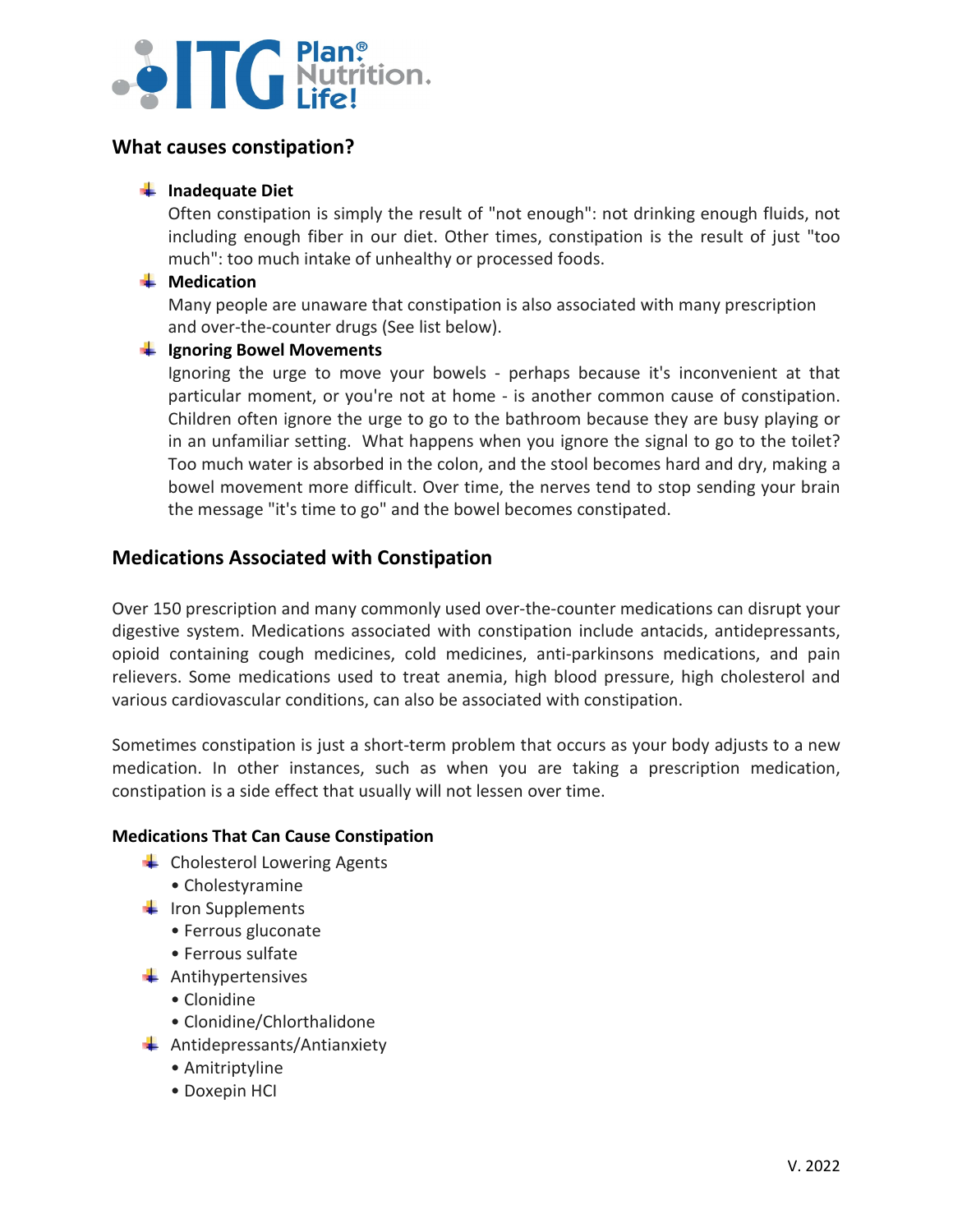

- **↓** Opioid-Containg Cough Medicines
	- Hydrocodone bitartrate, Chlorpheniramine Polistirex
	- Hydrocodone tartrate, Homatropine Methlybromide
- $\leftarrow$  Antiparkinsons Agents
	- Bromocriptine
- $\leftarrow$  Duondenal Ulcer
	- Sucralfate

### **Pain Medications That Can Cause Constipation**

- $\leftarrow$  Codeine
- $\frac{1}{2}$  Buprenorphine
- $\leftarrow$  Fentanyl
- $\ddot{\text{+}}$  Hydromorphone
- $\bigstar$  Meperidine
- **Wethadone**
- $\blacksquare$  Morphine
- $\triangleq$  Oxycodone
- $\triangleq$  Oxymorphone
- $\leftarrow$  Propoxyphene
- $\ddot{\bullet}$  Tramadol

# **Prevention**

By incorporating healthy habits into your daily routine, you can prevent constipation. Drinking water, consuming a high fiber diet, following good bathroom habits, and regular activity each contribute toward preventing constipation.

### **Natural Ways to Avoid Irregularity –**

- **[Eat more Fiber](http://www.senokot.com/constipation/prevention.aspx)** Found in many fruits, vegetables and whole grain breads and cereals, fiber helps your body develop soft, bulky stools. In addition to adding healthy fiber to your diet, try to avoid over-processed foods with little fiber, such as chips, pizza, ice cream, frozen dinners and instant potatoes.
- **[Drink Adequate Fluids](http://www.senokot.com/constipation/prevention.aspx)** Keeping your stools soft and easy to pass requires plenty of fluids. Concentrate on drinking unsweetened fruit juices, herbal teas, and just plain water, as caffeine- and alcohol-containing beverages tend to dry out your system.
- [Get Plenty of Exercise](http://www.senokot.com/constipation/prevention.aspx) Just a 20-30 minute walk or any other regular exercise can help prevent constipation. Check with your doctor before starting any new exercise regimen.

Reference: Constipation. Retrieved September 7, 2011, from <http://digestive.niddk.nih.gov/ddiseases/pubs/constipation/index.aspx#what>